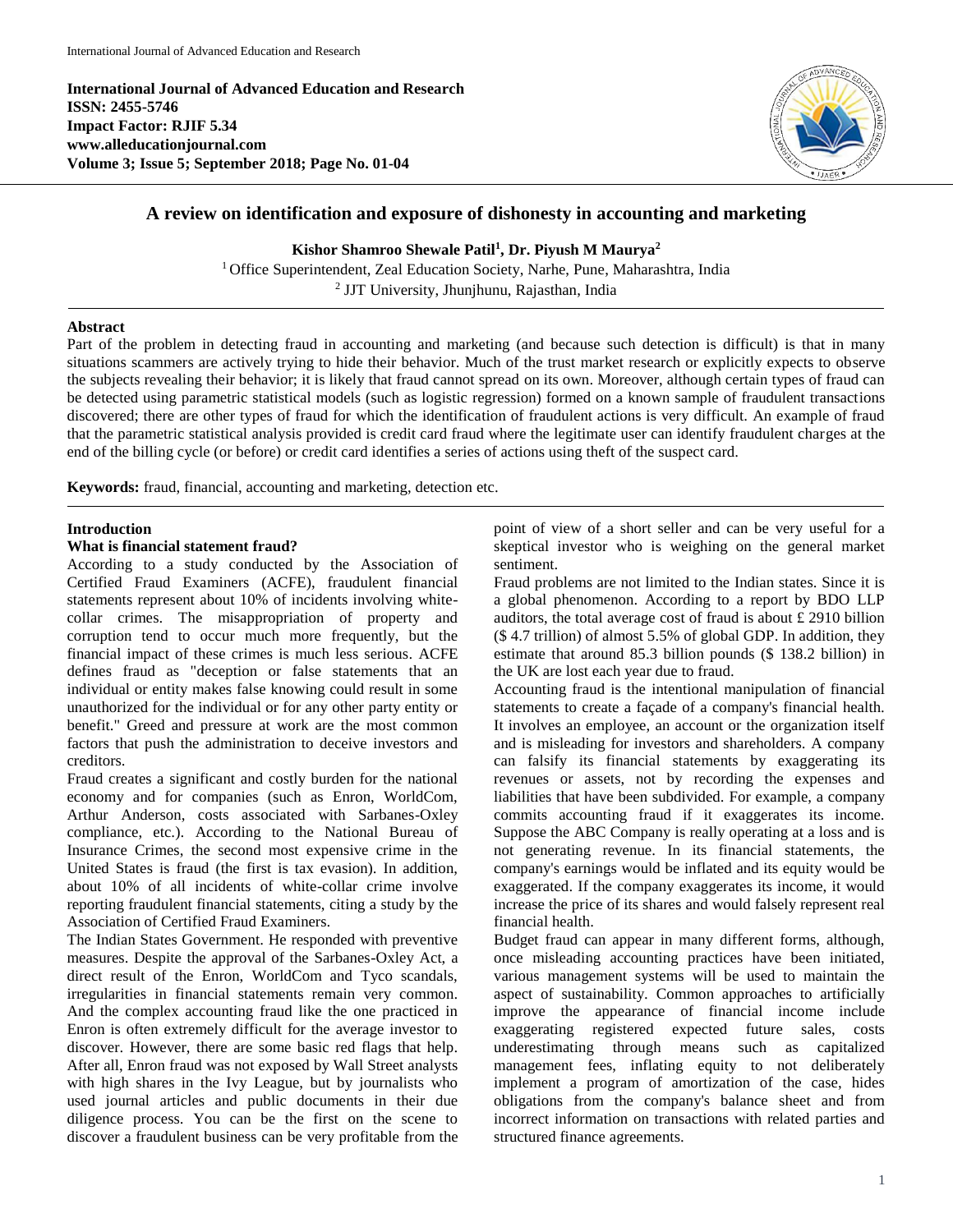## **There are five basic types of fraud in the financial statements**

- Fictitious sales
- Insufficient recognition of expenses
- **Incorrect evaluation of activities**
- Hidden responsibilities
- Inadequate information

Another type of fraud in the financial statements involves cookies accounting practices, a process by which a company underestimates revenue in an accounting period and kept as a reserve for future periods. These procedures eliminate the appearance of volatility of operations.

Another example of a company that has committed accounting fraud when it exaggerates its assets and underestimates its liabilities. For example, suppose a company exaggerates its current assets and underestimates its current liabilities. This distorts the short-term liquidity of a company. Suppose a company has current assets of \$ 1 million and its current liabilities are \$ 5 million.

And then, of course, there is total production of statements. In the spring of 2000, financial fraud investigator Harry Markopolos approached the SEC, claiming the asset management business of \$ 65 billion Bernard Madoff was fraudulent. After modeling Madoff's portfolio, Markopolos realized that the constant returns achieved were impossible. For example, according to an interview with the certified fraud investigator, "he concluded that, for Madoff to execute the business strategy he said he was using, he would have to buy more options on the Chicago Board Options Exchange that actually exists." Fortunately, this type of fraud is quite rare.

#### **Methodology**

If the company exaggerates its current assets and underestimates its current liabilities, this will falsify the liquidity of the company. If the company claims to have \$ 5 million in current assets and \$ 500,000 in current liabilities, potential investors believe that the company has sufficient liquid resources to cover all its obligations.

A third example is if a company does not record its expenses. As a result, the company's net income is inflated and expenses are underestimated in the income statement. This type of accounting fraud creates a façade of the amount of net income received from a company, whereas in reality it could be a waste of money.

#### **Methods of detecting financial fraud**

Looking at red flags can be extremely difficult as companies involved in fraudulent activities will try to portray the image of financial stability and normal commercial operations. The analysis of vertical and horizontal budgets introduces a direct approach to fraud detection. Vertical analysis involves considering each item in the income statement as a percentage of revenue and comparing trends year after year which could be a possible cause for concern. A similar approach can also be applied to the balance sheet, using total assets as a benchmark for comparison, to monitor significant deviations from normal activity.

Horizontal analysis implements a similar approach based on

which, instead of having an account as a reference point, financial information is represented as a percentage of the base year figures. Likewise, unexplained changes in percentages can serve as a red flag that requires further analysis.

In the consumer environment, customer fraud can also be very costly for companies. For example, customer return fraud is a growing problem for retailers and the Federal Bureau of Investigation (FBI) estimates that only US health care frauds cost about \$ 80 billion each. Year The NICB estimates that ten percent of insurance for property damage and damage in the United States. They are fraudulent and Accenture estimates that less than 20% of these fraudulent claims are detected or denied.

On the other hand, fraud that is less visible and difficult to identify a priori statistically with a set of forecasting variables are misleading in financial statements in accounting. Fraud can be very difficult to identify even in the marketing of services, such as insurance, in which a previously profitable customer can be the author (opportunistic fraud), or there may be a plan carefully designed to cover the traces of a fraud premeditated organized. Clicking on fraud associated with paid advertising on the Internet is another example where the separation of fraudulent clicks from non-fraudulent clicks (for payment purposes) can be extremely difficult.

#### **Result and discussion**

While a dependent variable that indicates whether a fraud is verified or not may be available for model building, there are often "red alert" indicators available that arouse suspicion of fraud or give indications that fraud can succeed. For example, for financial fraud, presents a list of red flag indicators of financial frauds that are shown below.

- Accounting anomalies, such as the increase in revenues without the corresponding increase in cash flow.
- Constant growth in sales at times when competitors show weak performance.
- A rapid inexplicable increase in the number of sales in credits, in addition to the growth in stocks.
- A strong increase in the company's performance during the final reporting period of the fiscal year.
- The company constantly maintains its gross profit margins, while others in its sector face price pressures.
- A large accumulation of fixed assets (which could mark the use of the capitalization of operating expenses, instead of recognizing the expense to reduce the expenses received).
- Depreciation methods or estimates of the useful life of assets that do not correspond to the sector in general.
- A weak internal control system.
- Too many complex transactions with related parties or third parties that do not seem to add tangible value (to hide the debt from the balance sheet).
- The company is close to breaking its debt commitments.
- The auditor has been replaced, resulting in a loss of the accounting period.
- A disproportionate amount of management compensation for objectives based on short-term bonds.

Internet advertising click fraud, Wiley and MEC Labs suggest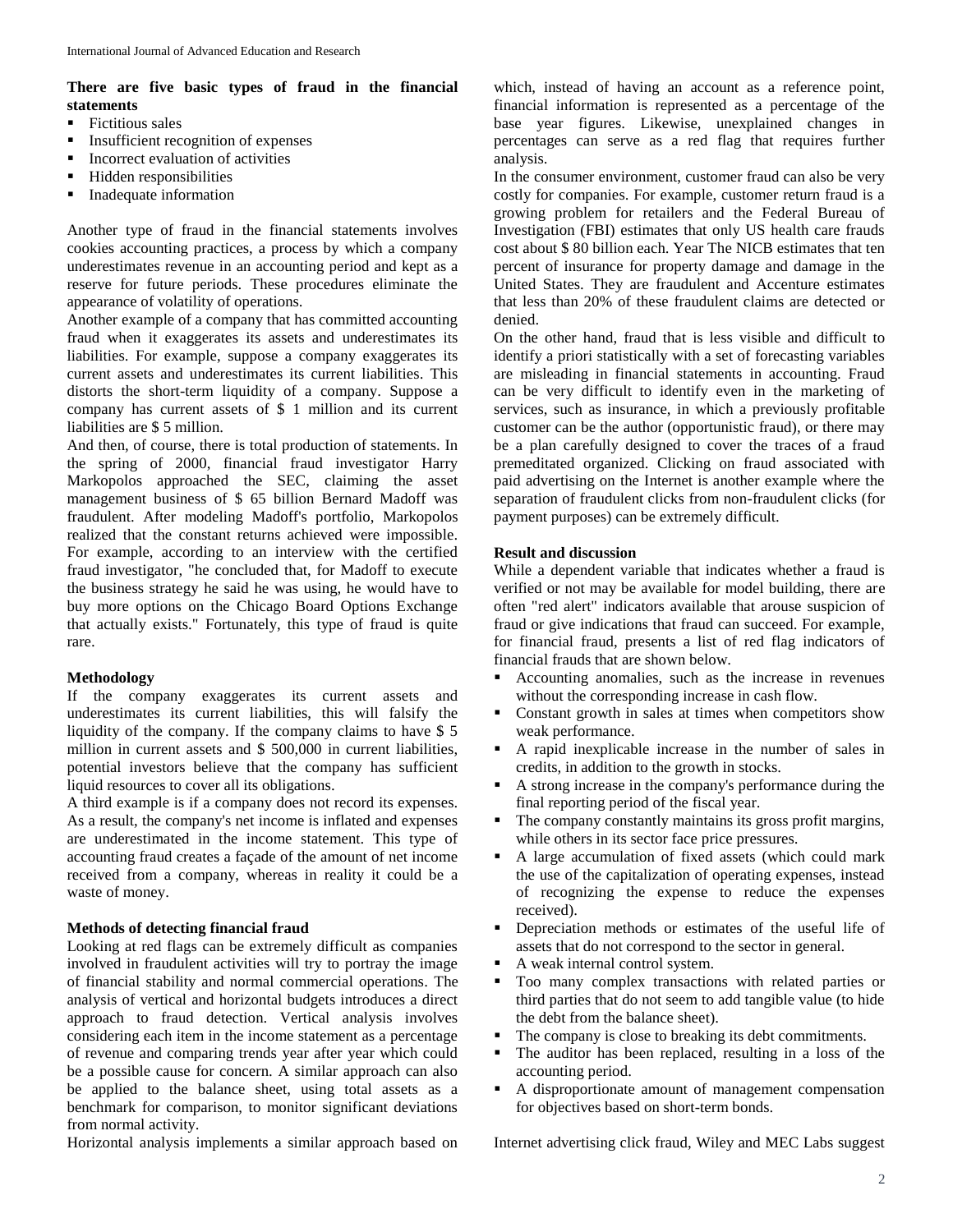signs of fraud, such as the observation of unusual peaks in impressions, unusual peaks in the number of clicks, the inability to see an increase in conversions when peaks of clicks, a decline in the number of pages viewed per visitor during peak shots, large amounts of clicks from the same IP address or a range of IP addresses, clicks from geographic areas where the company does not do business and a higher percentage of people clicking on announcement and immediately return to the search page during maximum clicks. For the claims injury insurance Red Alert body fraud may be: The insured has a history of previous claims, no objective evidence of injury, previous history claims applicant, the only damage is strain or distortion, there is not an emergency treatment given on the scene, non-emergency treatment is delayed, and / or there is no police report on the scene.

PRIDIT can better use the "suggestions" on frauds that are not easily observable compared to the analysis of factors or groups on the same data. This leads to a more accurate fraud forecast for situations of identification of more difficult frauds. In short, PRIDIT can predict without a training sample, which has applications beyond the application of fraud discussed here. In all previous examples, the indicators increase the level of suspicion of fraud, but not clearly identified or reliability fraud itself: there may be other explanations for any red flags that are activated. The question is how to combine these indicators or evidence of fraud in a general assessment of suspected fraud. Hand as Bolton and discussed approaches for fraud detection analysis "You may think that the purpose of statistical analysis is to return about twenty suspects"

#### **Summary and conclusion**

As can be seen, for many accounting and marketing applications it cannot be a "dependent variable" or identifiable label fraud on which it is possible to train a standard statistical model, such as logistic regression to detect fraud. The company should try to detect such fraud, even when there are no measurable dependent variables. This article indicates a new statistical method, PRIDIT (Analysis of the main components of RIDIT), to identify the fraud in this configuration of "non-dependent variable".

In conclusion, there are relatively few methods available to create an overall suspect score for each entity under investigation when there is a set of red flag binary predictors or signs of fraud, but there is no employee designating definitive variable if not there was fraud. The analysis of the conglomerate and the maps of the characteristics of Kohonen are possible; however, they suffer from defects in the identification of fraud clusters and the possibility of numerically classifying entities on a scale of suspicions for future investigations.

PRIDIT analysis takes a set of predictive variables (red flags or indicator variables of fraud) that can be observed for each entity and there is a "latent variable" suspected of fraud "that underlies the probability of a response in a particular variable indicator will be Resolved in the affirmative or negative By using these new techniques, the manager can [1] evaluate the relative likelihood of fraud in the entity being studied, <sup>[2]</sup> find out which predictive variables are most important to detect fraud, <sup>[3]</sup> classify entities in terms of relative level of suspicion,

and [4] be able to incorporate the propensity score produced by PRIDIT frauds as input for future fraud fraud investigation.

The comparative analysis also allows analysts and auditors to detect discrepancies in the company's financial statements. When analyzing proportions, you can determine and analyze information about daily sales in credits, multiply multipliers and other vital metrics to detect inconsistencies. A mathematical approach, known as the Beneish model, evaluates eight reasons for determining the likelihood of manipulating profits. The analysis examines asset quality, depreciation, gross margin, leverage and other variables. By combining the variables in the model, an M score is calculated; higher value at -2.22 ensures further investigation as the company may be manipulating their earnings, while a score belowd-2.22M suggests the company is not a manipulator. Similar to most other relationship-related strategies, the complete image can be accurately represented only after comparing the multiples with the industry and the historical average of the specific company. (Knowing why this relationship can be a good alternative to current, effective and fast relationships.

#### **References**

- 1. Tucker JW, Zarowin PA. Does income smoothing improve earnings informativeness?. The Accounting Review. 2006; 81:251-270.
- 2. Burgstahler D, Dichev I. Earnings management to avoid earnings decreases and losses. Journal of Accounting and Economics. 1997; 24:99-126.
- 3. Ashari N, Koh HC, Tan SL, Wong WH. Factors affecting income smoothing among listed companies in Singapore. Accounting and Business Research. 1994; 24:291-301.
- 4. Michelson SE, Jordan-Wagner J, Wootton CW. The relationship between the smoothing of reported income and risk-adjusted returns. Journal of Economics and Finance. 2000; 24:141-159.
- 5. Atik A. Detecting income-smoothing behaviors of Turkish listed companies through empirical tests using discretionary accounting changes. Critical Perspectives on Accounting. 2009; 20:591-613.
- 6. Francis J, Wang D. The joint effect of investor protection and Big-4 audits on earnings quality around the world. Contemporary Accounting Research. 2008; 25:157-191.
- 7. Francis JR, Yu M. The effect of big four office size on audit quality. The Accounting Review. 2009; 84:1521- 1552.
- 8. Ghosh A, Moon D. Corporate Debt Financing and Earnings Quality. Journal of Business Finance and Accounting. 2010; 37:538-559.
- 9. Lev B. Some Economic Determinants of Time-Series Properties of Earnings. Journal of Accounting and Economics. 1983; 5:31-48.
- 10.Chambers D, Payne J. Audit quality and accrual persistence: evidence from the pre- and post-Sarbanes-Oxley periods. Managerial Auditing Journal. 2011; 26:437-456.
- 11. Francis J, LaFond R, Olsson PM, Schipper K. Costs of equity and earnings attributes. The Accounting Review. 2004; 79:967-1010.
- 12.Capron ML, Economie Ethique Privée La, responsabilité